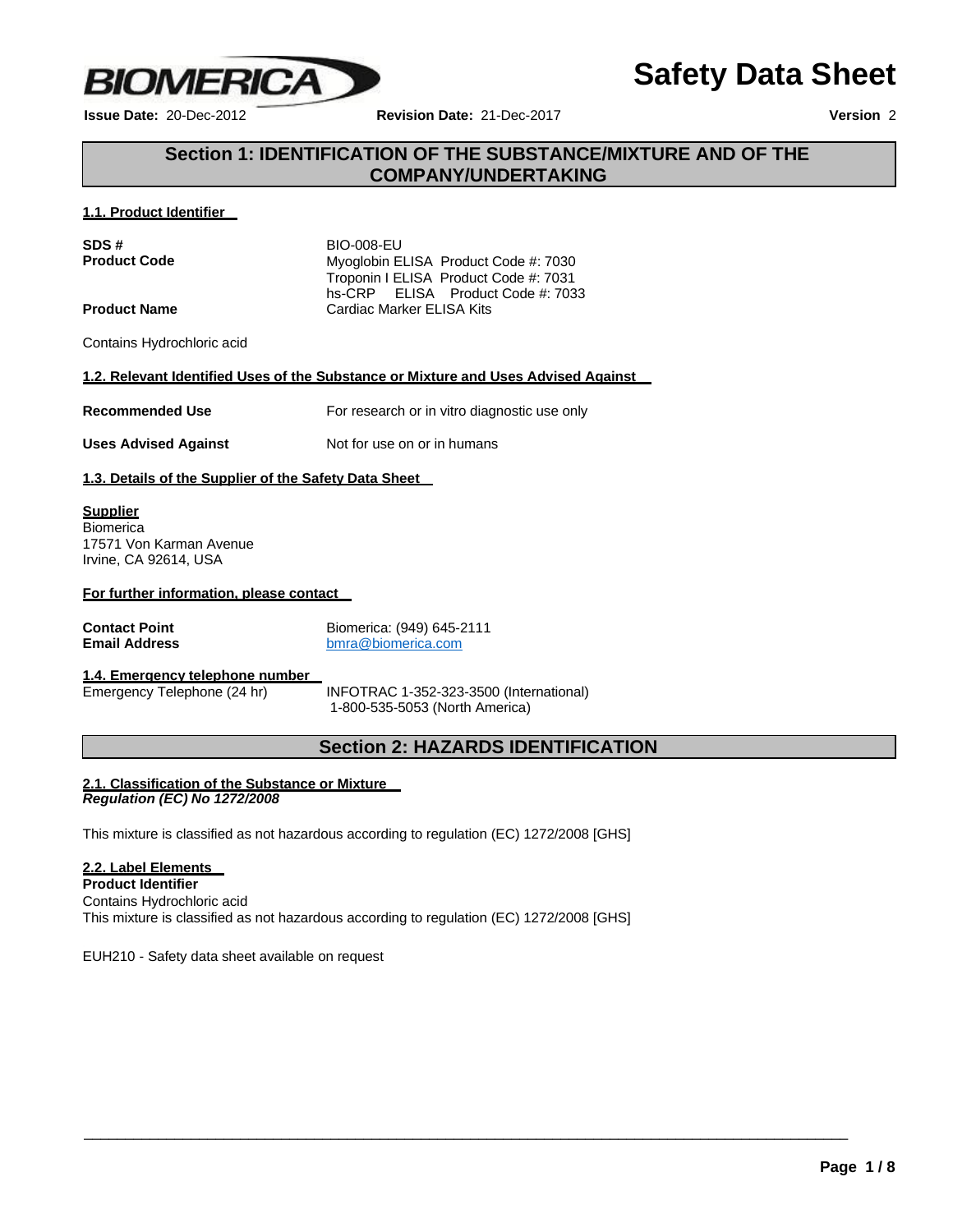# **BIO-008-EU** - **Cardiac Marker ELISA Kits Revision Date:** 21-Dec-2017

# **2.3. Other Hazards**

Reference standards in Troponin I kits are formulated with a human serum base and with BSA in the Myoglobin and hs-CRP kits. The kit components that are made with human serum are tested by a United States Food and Drug Administration (USFDA) licensed method and found to be non-reactive for HIV-1, HIV-2, Hepatitis B surface antigen and HCV. Because no test method can offer absolute assurance that these agents are absent, reagents should be handled at the Biosafety Level 2, as recommended for any potentially infectious human blood product, in the United States Center for Disease Control (USCDC) and National Institute of Health (USNIH) manual "Biosafety in Microbiological Laboratories", 1988. All bovine serum products used are derived from animals of US origin, processed in USDA licensed facilities. Reference standards, enzyme conjugate and sample diluent (except Troponin I) in kits are formulated with ProClin-300 as a preservative. TMB Reagent contains tetramethylbenzidine and hydrogen peroxide. In case of contact with any of these reagents, wash thoroughly with water.

 $\overline{\phantom{a}}$  ,  $\overline{\phantom{a}}$  ,  $\overline{\phantom{a}}$  ,  $\overline{\phantom{a}}$  ,  $\overline{\phantom{a}}$  ,  $\overline{\phantom{a}}$  ,  $\overline{\phantom{a}}$  ,  $\overline{\phantom{a}}$  ,  $\overline{\phantom{a}}$  ,  $\overline{\phantom{a}}$  ,  $\overline{\phantom{a}}$  ,  $\overline{\phantom{a}}$  ,  $\overline{\phantom{a}}$  ,  $\overline{\phantom{a}}$  ,  $\overline{\phantom{a}}$  ,  $\overline{\phantom{a}}$ 

# **Section 3: COMPOSITION/INFORMATION ON INGREDIENTS**

### **3.2 MIXTURES**

| <b>Chemical Name</b> | EC No   | <b>CAS No</b> | Weight-% | <b>Classification</b><br>according to<br><b>Regulation (EC) No.</b><br>1272/2008 [CLP] | <b>REACH</b><br><b>Registration</b><br><b>Number</b> |
|----------------------|---------|---------------|----------|----------------------------------------------------------------------------------------|------------------------------------------------------|
| Hydrochloric acid    | Present | 7647-01-0     | $<$ 5    | Acute Tox. 3 (H331)<br>Skin Corr. 1A (H314)<br>Press, Gas                              | Not determined                                       |

### **Full text of H- and EUH-phrases: see section 16**

This product does not contain candidate substances of very high concern at a concentration >=0.1% (Regulation (EC) No. 1907/2006 (REACH), Article 59)

# **Section 4: FIRST AID MEASURES**

### 4.1.**Description of First Aid Measures**

| <b>Eye Contact</b>                                                              | Rinse immediately with plenty of water, also under the eyelids, for at least 15 minutes. If<br>eye irritation persists: Get medical advice/attention.        |  |
|---------------------------------------------------------------------------------|--------------------------------------------------------------------------------------------------------------------------------------------------------------|--|
| <b>Skin Contact</b>                                                             | Wash off immediately with soap and plenty of water while removing all contaminated<br>clothes and shoes. If irritation occurs: Get medical advice/attention. |  |
| <b>Inhalation</b>                                                               | Remove to fresh air. If breathing is difficult, give oxygen. Seek medical attention.                                                                         |  |
| Ingestion                                                                       | Flush mouth with copious amounts of water, provided that the person is conscious, and<br>seek medical attention.                                             |  |
| 4.2. Most Important Symptoms and Effects, Both Acute and Delayed                |                                                                                                                                                              |  |
| <b>Symptoms</b>                                                                 | Causes skin irritation. Causes serious eye irritation.                                                                                                       |  |
| 4.3. Indication of any Immediate Medical Attention and Special Treatment Needed |                                                                                                                                                              |  |
| <b>Notes to Physician</b>                                                       | Treat symptomatically.                                                                                                                                       |  |

# **Section 5: FIREFIGHTING MEASURES**

\_\_\_\_\_\_\_\_\_\_\_\_\_\_\_\_\_\_\_\_\_\_\_\_\_\_\_\_\_\_\_\_\_\_\_\_\_\_\_\_\_\_\_\_\_\_\_\_\_\_\_\_\_\_\_\_\_\_\_\_\_\_\_\_\_\_\_\_\_\_\_\_\_\_\_\_\_\_\_\_\_\_\_\_\_\_\_\_\_\_\_\_\_

# **5.1. Extinguishing Media**

# **Suitable Extinguishing Media**

Chemical or water fire extinguisher.

# **Unsuitable Extinguishing Media**

Not determined.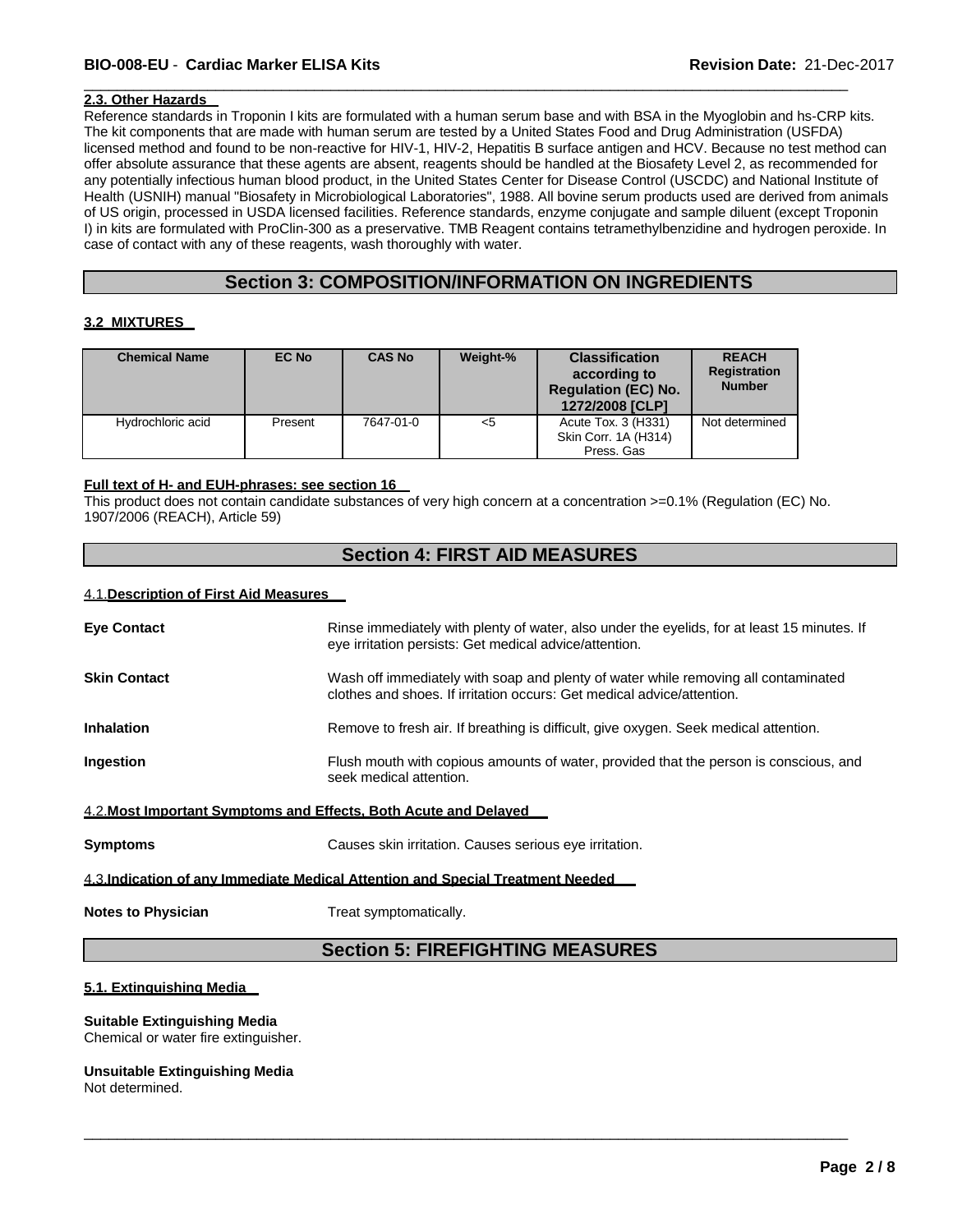### **5.2. Special Hazards Arising from the Substance or Mixture**

Calibrators and Conjugate in kits are formulated with Proclin-300 as a preservative. Stop solution is a caustic solution of dilute HCl.

 $\overline{\phantom{a}}$  ,  $\overline{\phantom{a}}$  ,  $\overline{\phantom{a}}$  ,  $\overline{\phantom{a}}$  ,  $\overline{\phantom{a}}$  ,  $\overline{\phantom{a}}$  ,  $\overline{\phantom{a}}$  ,  $\overline{\phantom{a}}$  ,  $\overline{\phantom{a}}$  ,  $\overline{\phantom{a}}$  ,  $\overline{\phantom{a}}$  ,  $\overline{\phantom{a}}$  ,  $\overline{\phantom{a}}$  ,  $\overline{\phantom{a}}$  ,  $\overline{\phantom{a}}$  ,  $\overline{\phantom{a}}$ 

**Hazardous Combustion Products** None known.

### **5.3. Advice for Firefighters**

Wear self-contained breathing apparatus and protective suit. Use personal protective equipment as required.

# **Section 6: ACCIDENTAL RELEASE MEASURES**

# **6.1. Personal Precautions, Protective Equipment and Emergency Procedures**

#### **Personal Precautions**

Wear gloves, impermeable shoe covers, and laboratory coat.

#### **For Emergency Responders**

Use personal protection recommended in Section 8.

### **6.2. Environmental Precautions**

Contain the spill to the smallest area possible. See Section 12 for additional Ecological Information.

# **6.3. Methods and Material for Containment and Cleaning Up**

| <b>Methods for Containment</b> | Prevent further leakage or spillage if safe to do so.                                                                                                                                                                                                                         |
|--------------------------------|-------------------------------------------------------------------------------------------------------------------------------------------------------------------------------------------------------------------------------------------------------------------------------|
| <b>Methods for Clean-Up</b>    | Neutralize a Stop Solution spill with dilute base, then absorb the material with disposable<br>towels. Soak a Calibrator spill area with a 10% bleach solution and wipe up with disposable<br>towels. Dispose of all contaminated trash in accordance with local regulations. |

### **6.4. Reference to Other Sections**

See Section 13: DISPOSAL CONSIDERATIONS.

# **Section 7: HANDLING AND STORAGE**

#### **7.1. Precautions for Safe Handling**

### **Advice on Safe Handling**

Use personal protection recommended in Section 8. Take care not to splash, spill, or splatter standards, stop solution, or controls.

\_\_\_\_\_\_\_\_\_\_\_\_\_\_\_\_\_\_\_\_\_\_\_\_\_\_\_\_\_\_\_\_\_\_\_\_\_\_\_\_\_\_\_\_\_\_\_\_\_\_\_\_\_\_\_\_\_\_\_\_\_\_\_\_\_\_\_\_\_\_\_\_\_\_\_\_\_\_\_\_\_\_\_\_\_\_\_\_\_\_\_\_\_

#### **General Hygiene Considerations**

Handle in accordance with good industrial hygiene and safety practice.

### **7.2. Conditions for Safe Storage, Including any Incompatibilities**

#### **Storage Conditions**

Store kit reagents in 2-8°C in refrigerators designated and labeled to contain human blood products.

# **7.3. Specific End Use(s)**

**Specific Use(s)** For research or in vitro diagnostic use only.

# **Risk Management Methods (RMM)**

The information required is contained in this Safety Data Sheet.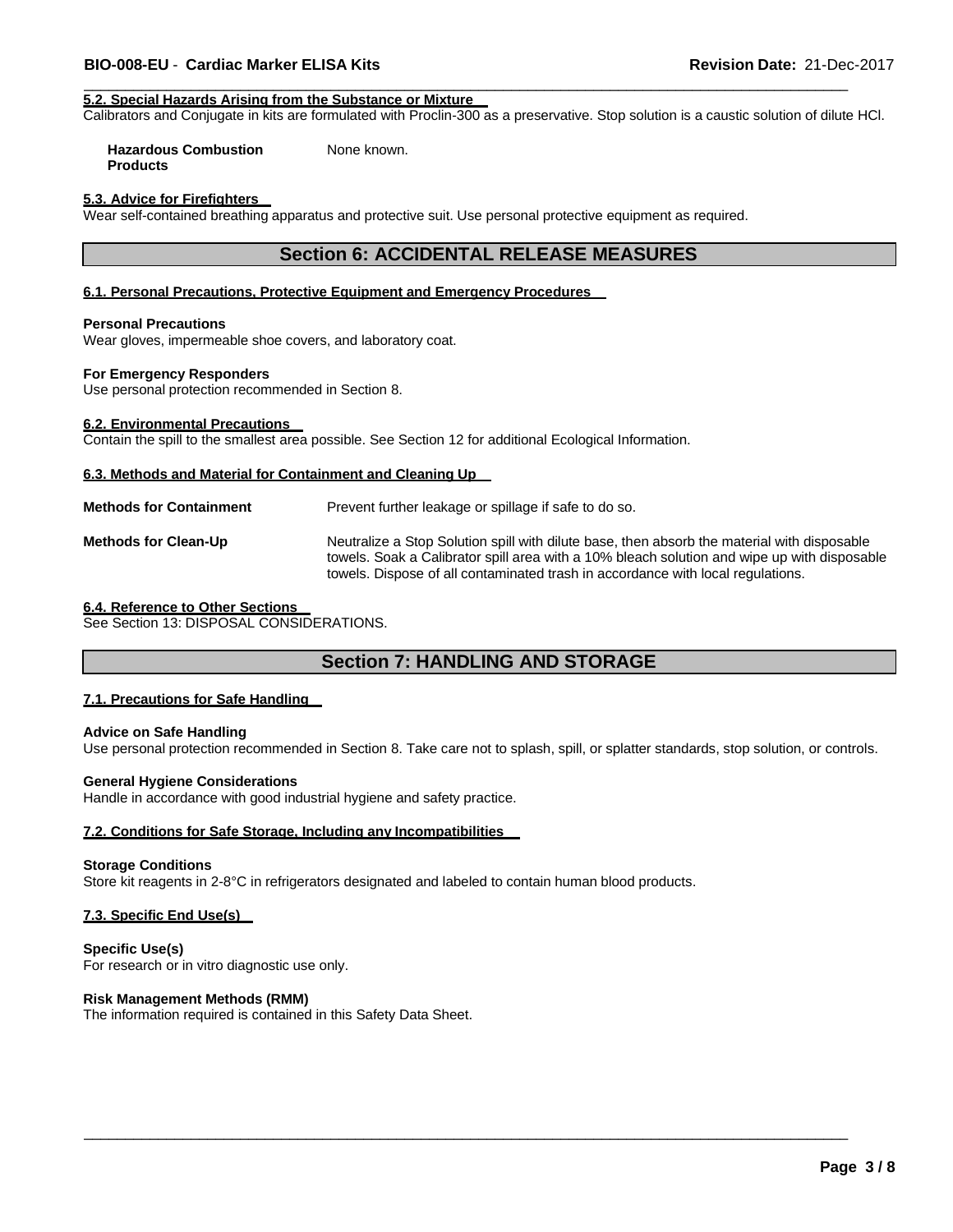# **Section 8: EXPOSURE CONTROLS/PERSONAL PROTECTION**

 $\overline{\phantom{a}}$  ,  $\overline{\phantom{a}}$  ,  $\overline{\phantom{a}}$  ,  $\overline{\phantom{a}}$  ,  $\overline{\phantom{a}}$  ,  $\overline{\phantom{a}}$  ,  $\overline{\phantom{a}}$  ,  $\overline{\phantom{a}}$  ,  $\overline{\phantom{a}}$  ,  $\overline{\phantom{a}}$  ,  $\overline{\phantom{a}}$  ,  $\overline{\phantom{a}}$  ,  $\overline{\phantom{a}}$  ,  $\overline{\phantom{a}}$  ,  $\overline{\phantom{a}}$  ,  $\overline{\phantom{a}}$ 

### 8.1.**Control Parameters**

### **Exposure Limits** .

| <b>Chemical Name</b> | <b>European Union</b>     | <b>United Kingdom</b>     | France                     | <b>Spain</b>                 | Germany                     |
|----------------------|---------------------------|---------------------------|----------------------------|------------------------------|-----------------------------|
| Hydrochloric acid    | TWA 5 ppm                 | STEL: 5 ppm               | STEL: 5 ppm                | STEL: 10 ppm                 | TWA: 2 ppm                  |
| 7647-01-0            | TWA 8 mg/m <sup>3</sup>   | STEL: $8 \text{ mq/m}^3$  | STEL: $7.6 \text{ mg/m}^3$ | STEL: $15 \text{ mg/m}^3$    | TWA: $3 \text{mq/m}^3$      |
|                      | STEL 10 ppm               | TWA: 1 ppm                |                            | TWA: 5 ppm                   |                             |
|                      | STEL 15 mg/m <sup>3</sup> | TWA: $2 \text{ mq/m}^3$   |                            | TWA: $7.6$ mg/m <sup>3</sup> |                             |
| <b>Chemical Name</b> | Italy                     | Portugal                  | <b>Netherlands</b>         | <b>Finland</b>               | <b>Denmark</b>              |
| Hydrochloric acid    | TWA: 5 ppm                | STEL: 10 ppm              | STEL: $15 \text{ mg/m}^3$  | STEL: 5 ppm                  | Ceiling: 5 ppm              |
| 7647-01-0            | TWA: $8 \text{ mg/m}^3$   | STEL: $15 \text{ mg/m}^3$ | TWA: $8 \text{ mg/m}^3$    | STEL: $7.6 \text{ mg/m}^3$   | Ceiling: $8 \text{ mg/m}^3$ |
|                      | STEL: 10 ppm              | Ceiling: 2 ppm            |                            |                              |                             |
|                      | STEL: $15 \text{ mg/m}^3$ | TWA: 5 ppm                |                            |                              |                             |
|                      |                           | TWA: $8 \text{ mg/m}^3$   |                            |                              |                             |
| <b>Chemical Name</b> | <b>Austria</b>            | <b>Switzerland</b>        | Poland                     | Norway                       | Ireland                     |
| Hydrochloric acid    | STEL 10 ppm               | STEL: 4 ppm               | STEL: $10 \text{ mg/m}^3$  | Ceiling: 5 ppm               | TWA: 5 ppm                  |
| 7647-01-0            | STEL 15 $mq/m3$           | STEL: $6 \text{ mq/m}^3$  | TWA: $5 \text{ ma/m}^3$    | Ceiling: $7 \text{ mg/m}^3$  | TWA: $8 \text{ mg/m}^3$     |
|                      | TWA: 5 ppm                | TWA: 2 ppm                |                            |                              | STEL: 10 ppm                |
|                      | TWA: $8 \text{ mg/m}^3$   | TWA: $3.0 \text{ ma/m}^3$ |                            |                              | STEL: $15 \text{ mg/m}^3$   |

# 8.2.**Exposure Controls**

| <b>Engineering Controls</b> |  |
|-----------------------------|--|
|                             |  |

gineering **Controls Engineering** Controls **Apply technical measures to comply with the occupational exposure limits.** 

# **Personal Protective Equipment**

| <b>Eve/Face Protection</b>      | Wear approved safety goggles where a splash hazard exists.                              |
|---------------------------------|-----------------------------------------------------------------------------------------|
| <b>Hand Protection</b>          | Wear non-permeable rubber, neoprene, latex, or nitrile disposable gloves. Change gloves |
|                                 | when they become contaminated.                                                          |
| <b>Skin and Body Protection</b> | Wear laboratory coat.                                                                   |
| <b>Respiratory Protection</b>   | In case of fire, wear self-contained breathing apparatus.                               |

# **Section 9: PHYSICAL AND CHEMICAL PROPERTIES**

# **9.1. Information on Basic Physical and Chemical Properties**

| Coloured liquids (See: Colour)<br>Odour<br>None<br>Appearance<br><b>Colour</b><br><b>Odour Threshold</b><br>Conjugate – Red; Sample Diluent and<br>Not determined<br>Reference Standards - yellow to<br>orange; all other reagents clear<br>Property<br>Remarks • Method<br><u>Values</u><br>$5.5 - 7.4$<br>Stop Solution pH <2<br>рH<br><b>Melting Point/Freezing Point</b><br>Not applicable |
|------------------------------------------------------------------------------------------------------------------------------------------------------------------------------------------------------------------------------------------------------------------------------------------------------------------------------------------------------------------------------------------------|
|                                                                                                                                                                                                                                                                                                                                                                                                |
|                                                                                                                                                                                                                                                                                                                                                                                                |
|                                                                                                                                                                                                                                                                                                                                                                                                |
|                                                                                                                                                                                                                                                                                                                                                                                                |
| <b>Boiling Point/Boiling Range</b><br>Not applicable                                                                                                                                                                                                                                                                                                                                           |
| <b>Flash Point</b><br>Not applicable                                                                                                                                                                                                                                                                                                                                                           |
| Not determined<br><b>Evaporation Rate</b>                                                                                                                                                                                                                                                                                                                                                      |
| <b>Flammability (Solid, Gas)</b><br>Liquid-not applicable                                                                                                                                                                                                                                                                                                                                      |
| <b>Flammability Limits in Air</b>                                                                                                                                                                                                                                                                                                                                                              |
| <b>Upper Flammability Limits</b><br>Not applicable                                                                                                                                                                                                                                                                                                                                             |
| <b>Lower Flammability Limit</b><br>Not applicable                                                                                                                                                                                                                                                                                                                                              |
| Not determined<br><b>Vapour Pressure</b>                                                                                                                                                                                                                                                                                                                                                       |
| <b>Vapour Density</b><br>Not determined                                                                                                                                                                                                                                                                                                                                                        |
| <b>Relative Density</b><br>Not determined                                                                                                                                                                                                                                                                                                                                                      |
| <b>Water Solubility</b><br>Not determined                                                                                                                                                                                                                                                                                                                                                      |
| Solubility(ies)<br>Not determined                                                                                                                                                                                                                                                                                                                                                              |
| <b>Partition Coefficient</b><br>Not determined                                                                                                                                                                                                                                                                                                                                                 |
| <b>Auto-ignition Temperature</b><br>Will not occur                                                                                                                                                                                                                                                                                                                                             |
| <b>Decomposition Temperature</b><br>Not determined                                                                                                                                                                                                                                                                                                                                             |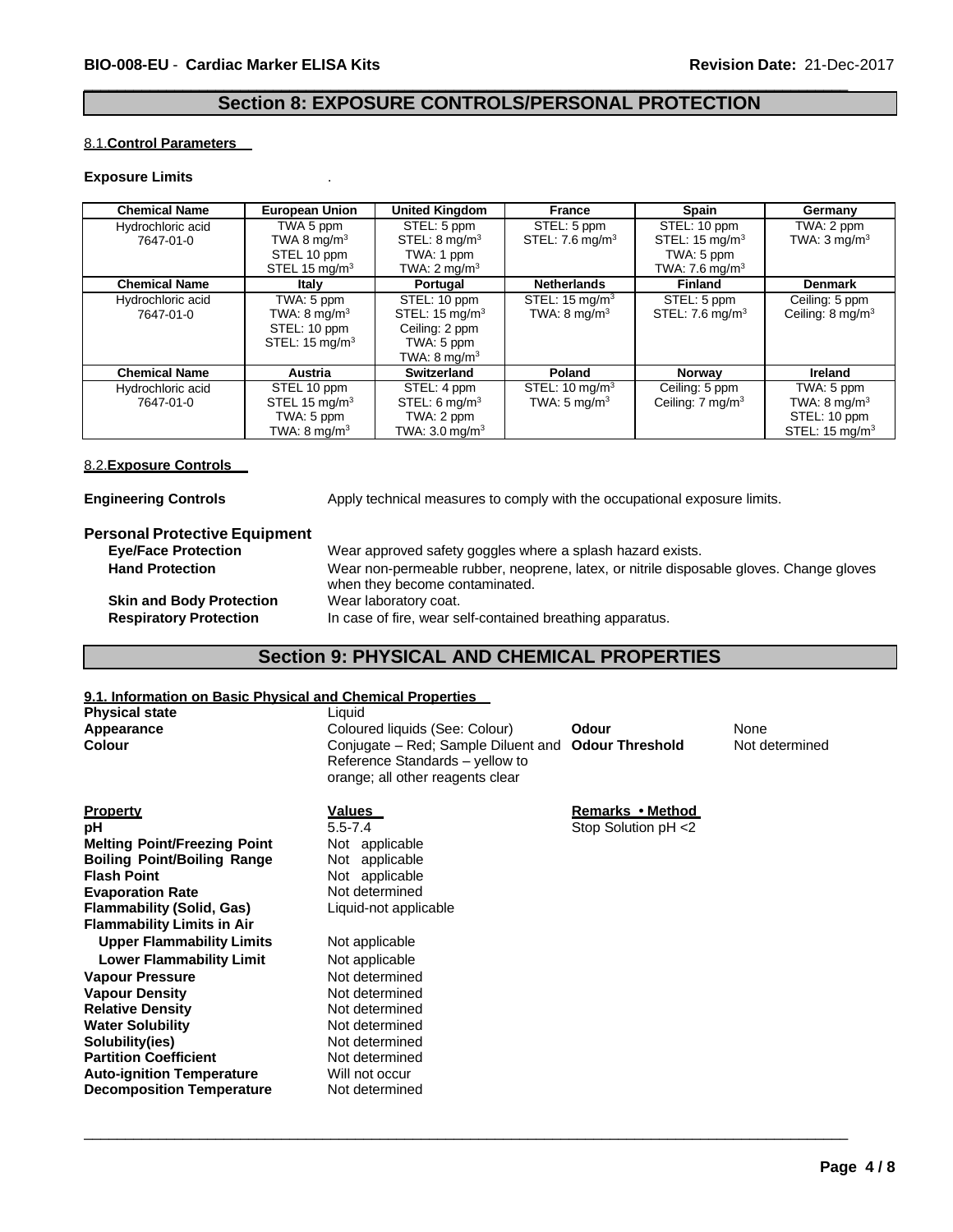# **Kinematic Viscosity** Not determined **Dynamic Viscosity** Not determined **Explosive Properties** Not determined **Oxidising Properties** Not determined

# **Property Values Values Remarks • Method**

# **Section 10: STABILITY AND REACTIVITY**

 $\overline{\phantom{a}}$  ,  $\overline{\phantom{a}}$  ,  $\overline{\phantom{a}}$  ,  $\overline{\phantom{a}}$  ,  $\overline{\phantom{a}}$  ,  $\overline{\phantom{a}}$  ,  $\overline{\phantom{a}}$  ,  $\overline{\phantom{a}}$  ,  $\overline{\phantom{a}}$  ,  $\overline{\phantom{a}}$  ,  $\overline{\phantom{a}}$  ,  $\overline{\phantom{a}}$  ,  $\overline{\phantom{a}}$  ,  $\overline{\phantom{a}}$  ,  $\overline{\phantom{a}}$  ,  $\overline{\phantom{a}}$ 

### 10.1.**Reactivity**

Not reactive under normal conditions.

#### 10.2.**Chemical stability**

Stable under normal conditions.

### 10.3.**Possibility of Hazardous Reactions**

#### **Possibility of Hazardous Reactions**

None under normal processing.

### 10.4.**Conditions to Avoid**

Keep out of reach of children.

# 10.5.**Incompatible Materials**

None known based on information supplied.

#### 10.6.**Hazardous Decomposition Products**

None known.

# **Section 11: TOXICOLOGICAL INFORMATION**

### **11.1. Information on Toxicological Effects**

**Acute Toxicity**

**Product Information** Pot

| tential biohazard.  |                          |
|---------------------|--------------------------|
| <b>Inhalation</b>   | Do not inhale.           |
| <b>Eye Contact</b>  | Avoid contact with eyes. |
| <b>Skin Contact</b> | Avoid contact with skin. |
| Ingestion           | Do not ingest.           |
|                     |                          |

### **The following values are calculated based on chapter 3.1 of the GHS document**

| ATEmix (oral)                  | 14,000.00 mg/kg |
|--------------------------------|-----------------|
| <b>ATEmix (inhalation-gas)</b> | 33,135.42 ppm   |
| ATEmix (inhalation-dust/mist)  | 5.1 mg/L        |

### **Unknown Acute Toxicity**

1.7 % of the mixture consists of ingredient(s) of unknown toxicity.

0 % of the mixture consists of ingredient(s) of unknown acute oral toxicity.

0 % of the mixture consists of ingredient(s) of unknown acute dermal toxicity.

0 % of the mixture consists of ingredient(s) of unknown acute inhalation toxicity (gas).

1.7 % of the mixture consists of ingredient(s) of unknown acute inhalation toxicity (vapour).

0 % of the mixture consists of ingredient(s) of unknown acute inhalation toxicity (dust/mist).

# **Component Information**

| Chemical<br>Name                          | <b>LD50</b><br>Oral                                   | האם ו<br><b>Jerma</b><br>LDJU<br>тпа | ∟C50<br>Inhalation          |
|-------------------------------------------|-------------------------------------------------------|--------------------------------------|-----------------------------|
| ; acıd<br>'dro<br>trochloric<br>. .<br>┓ѵ | າາວ<br>$\sim$<br>$m$ $a$ ll $c$<br>V KL<br>nai<br>∠ບປ | 5010<br>Rabbit<br>ma/kc              | .<br>ma/L<br>na<br>-<br>ں . |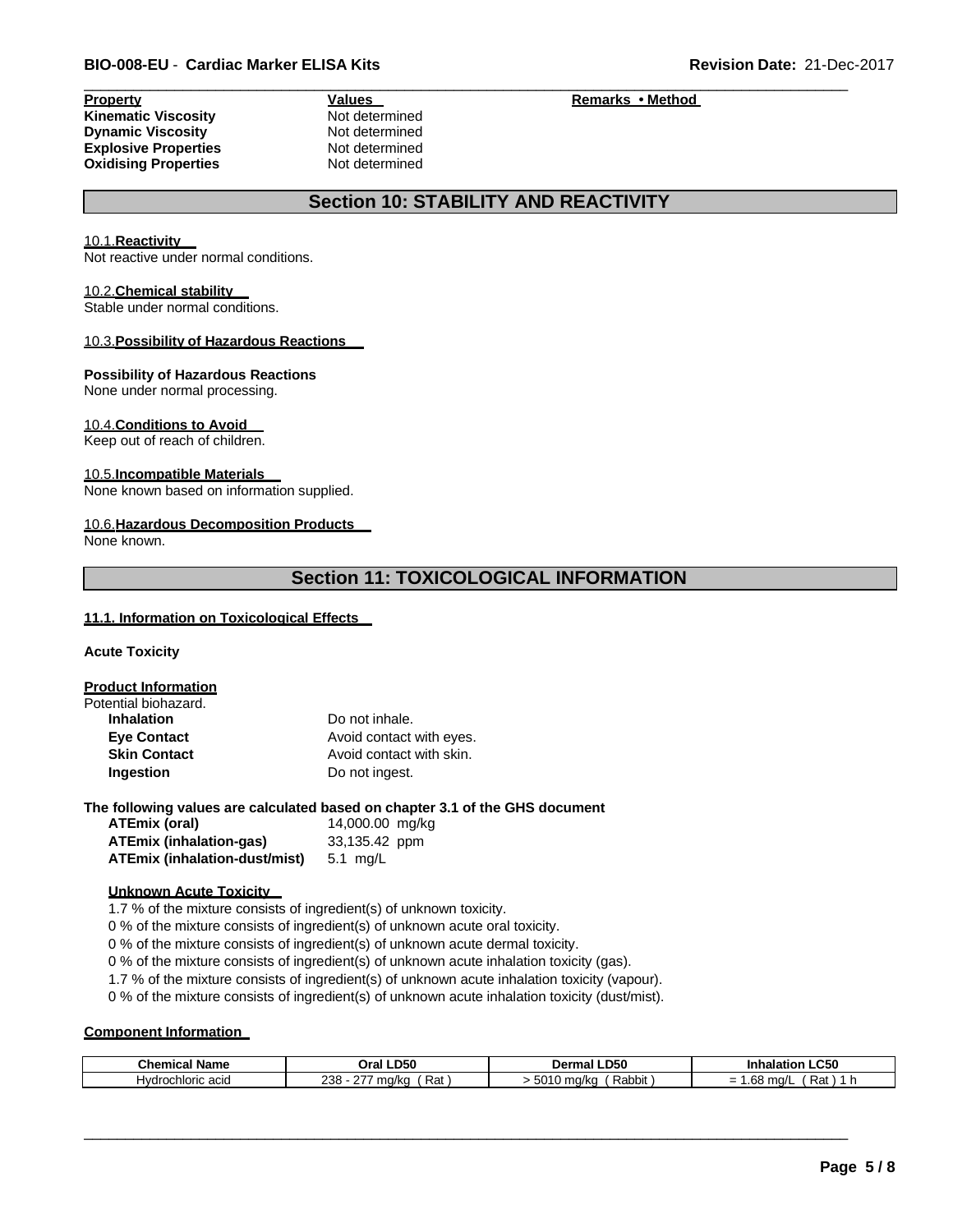# **BIO-008-EU** - **Cardiac Marker ELISA Kits Revision Date:** 21-Dec-2017

| Skin corrosion/irritation         | Not classified. |
|-----------------------------------|-----------------|
| Serious eye damage/eye irritation | Not classified. |
| <b>Sensitisation</b>              | Not classified. |
| Germ cell mutagenicity            | Not classified. |
| Carcinogenicity                   | Not classified. |
| <b>Reproductive toxicity</b>      | Not classified. |
| <b>STOT - single exposure</b>     | Not classified. |
| STOT - repeated exposure          | Not classified. |
| <b>Aspiration hazard</b>          | Not classified. |

 $\overline{\phantom{a}}$  ,  $\overline{\phantom{a}}$  ,  $\overline{\phantom{a}}$  ,  $\overline{\phantom{a}}$  ,  $\overline{\phantom{a}}$  ,  $\overline{\phantom{a}}$  ,  $\overline{\phantom{a}}$  ,  $\overline{\phantom{a}}$  ,  $\overline{\phantom{a}}$  ,  $\overline{\phantom{a}}$  ,  $\overline{\phantom{a}}$  ,  $\overline{\phantom{a}}$  ,  $\overline{\phantom{a}}$  ,  $\overline{\phantom{a}}$  ,  $\overline{\phantom{a}}$  ,  $\overline{\phantom{a}}$ 

# **Section 12: ECOLOGICAL INFORMATION**

### **12.1. Toxicity**

An environmental hazard cannot be excluded in the event of unprofessional handling or disposal.

| . .<br><b>Nam</b><br>hemical      | plants<br>uatıc | <u>Fish</u>                                                                       | <br>auca |
|-----------------------------------|-----------------|-----------------------------------------------------------------------------------|----------|
| :hloric<br>ว acıฉ<br>$\mathbf{M}$ |                 | <br>282.<br>nG<br>mbusia affinis mg/L<br>. . om<br>Jdl<br>IJU.<br>$\cdot$ $\cdot$ |          |
|                                   |                 | $\sim$ $\sim$ $\sim$<br><b>7ιαιι</b> υ                                            |          |

### **12.2. Persistence and Degradability**

Not determined.

### **12.3. Bioaccumulative Potential**

Not determined.

# **12.4. Mobility in Soil**

# **Mobility**

Not determined.

# **12.5. Results of PBT and vPvB Assessment**

Not determined.

# **12.6. Other Adverse Effects**

Not determined.

# **Section 13: DISPOSAL CONSIDERATIONS**

# **13.1. Waste Treatment Methods**

| Waste from Residues / Unused  | Disposal should be in accordance with applicable regional, national and local laws and |
|-------------------------------|----------------------------------------------------------------------------------------|
| <b>Products</b>               | regulations.                                                                           |
| <b>Contaminated Packaging</b> | Improper disposal or reuse of this container may be dangerous and illegal.             |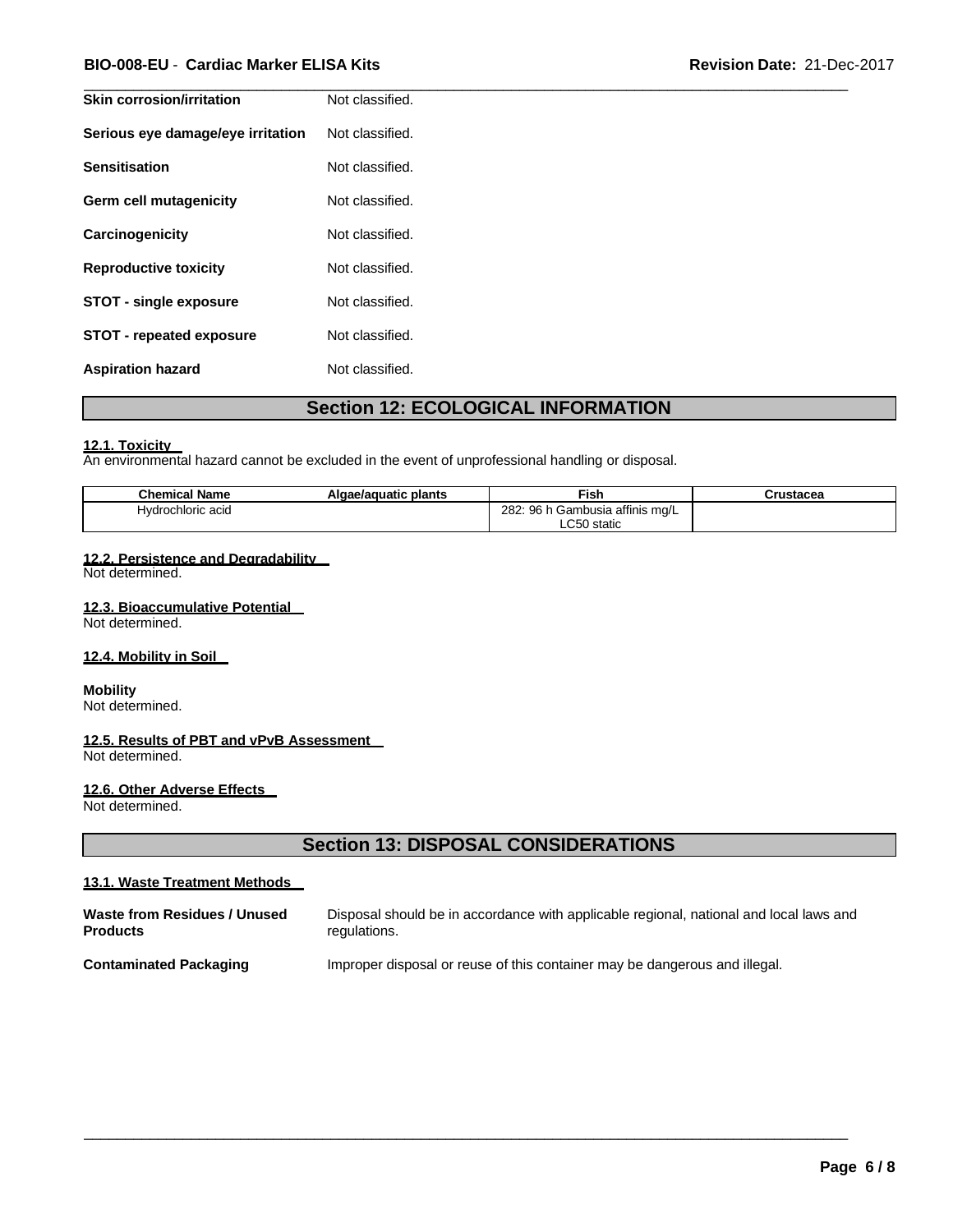# **Section 14: TRANSPORT INFORMATION**

 $\overline{\phantom{a}}$  ,  $\overline{\phantom{a}}$  ,  $\overline{\phantom{a}}$  ,  $\overline{\phantom{a}}$  ,  $\overline{\phantom{a}}$  ,  $\overline{\phantom{a}}$  ,  $\overline{\phantom{a}}$  ,  $\overline{\phantom{a}}$  ,  $\overline{\phantom{a}}$  ,  $\overline{\phantom{a}}$  ,  $\overline{\phantom{a}}$  ,  $\overline{\phantom{a}}$  ,  $\overline{\phantom{a}}$  ,  $\overline{\phantom{a}}$  ,  $\overline{\phantom{a}}$  ,  $\overline{\phantom{a}}$ 

| 14.1 UN No.                         | ADR. AND. IMDG. IATA- Void |
|-------------------------------------|----------------------------|
| 14.2 Proper Shipping Name           | ADR, AND, IMDG, IATA- Void |
| 14.3 Transport Hazard Class(es)     | ADR, AND, IMDG, IATA- Void |
| 14.4 Packing Group                  | ADR. AND. IMDG. IATA- Void |
| <b>14.5 Environmental Hazards</b>   | Not applicable             |
| 14.6 Special precautions for user   | Not applicable             |
| 14.7 Transport in bulk according to | Not applicable             |
| Annex II of MARPOL73/78 and the     |                            |
| <b>IBC Code</b>                     |                            |
|                                     |                            |

# **Section 15: REGULATORY INFORMATION**

#### 15.1.**Safety, Health and Environmental Regulations/Legislation Specific for the Substance or Mixture**

#### **European Union**

Take note of Directive 98/24/EC on the protection of the health and safety of workers from the risks related to chemical agents at work **.**

#### **Authorisations and/or restrictions on use:**

This product does not contain substances subject to authorisation (Regulation (EC) No. 1907/2006 (REACH), Annex XIV) This product does not contain substances subject to restriction (Regulation (EC) No. 1907/2006 (REACH), Annex XVII)

#### **Persistent Organic Pollutants**

Not applicable

### **Named dangerous substances per Seveso Directive (2012/18/EU)**

| Chemical<br>⊺Name                                                 | ∵-tier reauirements<br>tons)<br>.owc<br>. | (tons<br>∵reauırements<br>.<br>-tıe<br>unnei |  |  |
|-------------------------------------------------------------------|-------------------------------------------|----------------------------------------------|--|--|
| $\overline{a}$<br>764.<br>chloric acid<br><b>Hvdroch</b><br>U I - | -<br>∼                                    | $\sim$ $\sim$ $\sim$<br>. אל<br>້            |  |  |

#### **Ozone-depleting substances (ODS) regulation (EC) 1005/2009**

Not applicable

#### **International Inventories**

| Component         | TSCA | <b>DSL/NDSL</b> | <b>EINECS/ELIN</b> | <b>PICCS</b> | <b>ENCS</b> | <b>IECSC</b> | AICS | <b>KECL</b> |
|-------------------|------|-----------------|--------------------|--------------|-------------|--------------|------|-------------|
|                   |      |                 | СS                 |              |             |              |      |             |
| Hydrochloric acid |      |                 |                    |              | Present     |              |      | Present     |
| 7647-01-0 (<5)    |      |                 |                    |              |             |              |      |             |

**Legend** 

**TSCA** - United States Toxic Substances Control Act Section 8(b) Inventory

**EINECS/ELINCS** - European Inventory of Existing Chemical Substances/European List of Notified Chemical Substances

**DSL/NDSL** - Canadian Domestic Substances List/Non-Domestic Substances List

**PICCS** - Philippines Inventory of Chemicals and Chemical Substances

**ENCS** - Japan Existing and New Chemical Substances

**IECSC** - China Inventory of Existing Chemical Substances

**AICS** - Australian Inventory of Chemical Substances

**KECL** - Korean Existing and Evaluated Chemical Substances

#### 15.2.**Chemical Safety Assessment**

No Chemical Safety Assessment has been carried out for this substance/mixture by the supplier.

# **Section 16: OTHER INFORMATION**

\_\_\_\_\_\_\_\_\_\_\_\_\_\_\_\_\_\_\_\_\_\_\_\_\_\_\_\_\_\_\_\_\_\_\_\_\_\_\_\_\_\_\_\_\_\_\_\_\_\_\_\_\_\_\_\_\_\_\_\_\_\_\_\_\_\_\_\_\_\_\_\_\_\_\_\_\_\_\_\_\_\_\_\_\_\_\_\_\_\_\_\_\_

# **Full text of H-Statements referred to under section 3**

H331 - Toxic if inhaled

H314 - Causes severe skin burns and eye damage